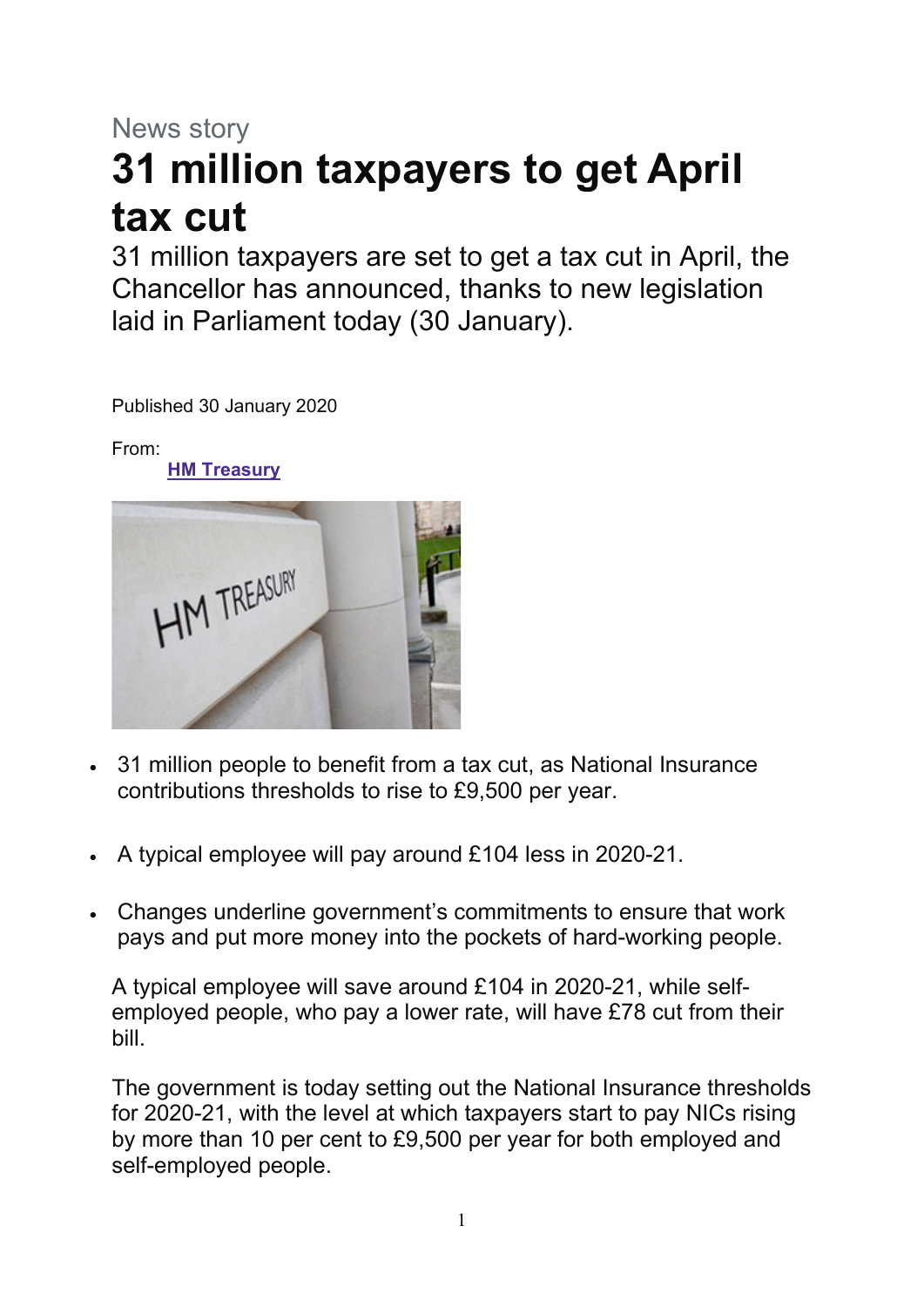Chancellor of the Exchequer Sajid Javid said:

We're determined to do what we promised and put more money into the pockets of ordinary hard-working people. That's why we're starting this government as we mean to go on, by cutting their bills.

We want everyone to feel that they can contribute to the new chapter we are opening for the economy and our country, because under this Government work will always pay.

The government is committed to keeping tax low to ensure people keep more of what they earn. Ministers have pledged that the rates of income tax, National Insurance and VAT will not rise, and the government has set out an ambition to raise the National Insurance thresholds to £12,500, putting almost £500 a year into people's pockets.

All the other thresholds for 2020-21 will rise with inflation, except for the upper NICs thresholds which will remain frozen at £50,000, as announced at Budget 2018.

The government is setting out all of the National Insurance contributions thresholds now to ensure individuals can, as promised, benefit from April 2020.

The threshold changes will not affect low earners' entitlement to contributory benefits such as the State Pension, with the Lower Earnings Limit and Small Profits Threshold, above which individuals start building entitlement to contributory benefits, rising with the CPI measure of inflation.

Since 2010 the personal allowance, the level at which people start paying income tax, has risen from £6,475 to £12,500, an increase of over 90% in less than a decade.

The typical basic rate taxpayer now pays over £1,200 less income tax compared to 2010-11.

In addition to increasing the NICs threshold the Government will also end the freeze to working age benefits, which has been in place since 2016. From April 2020 the majority of working-age benefits will be uprated in line with inflation.